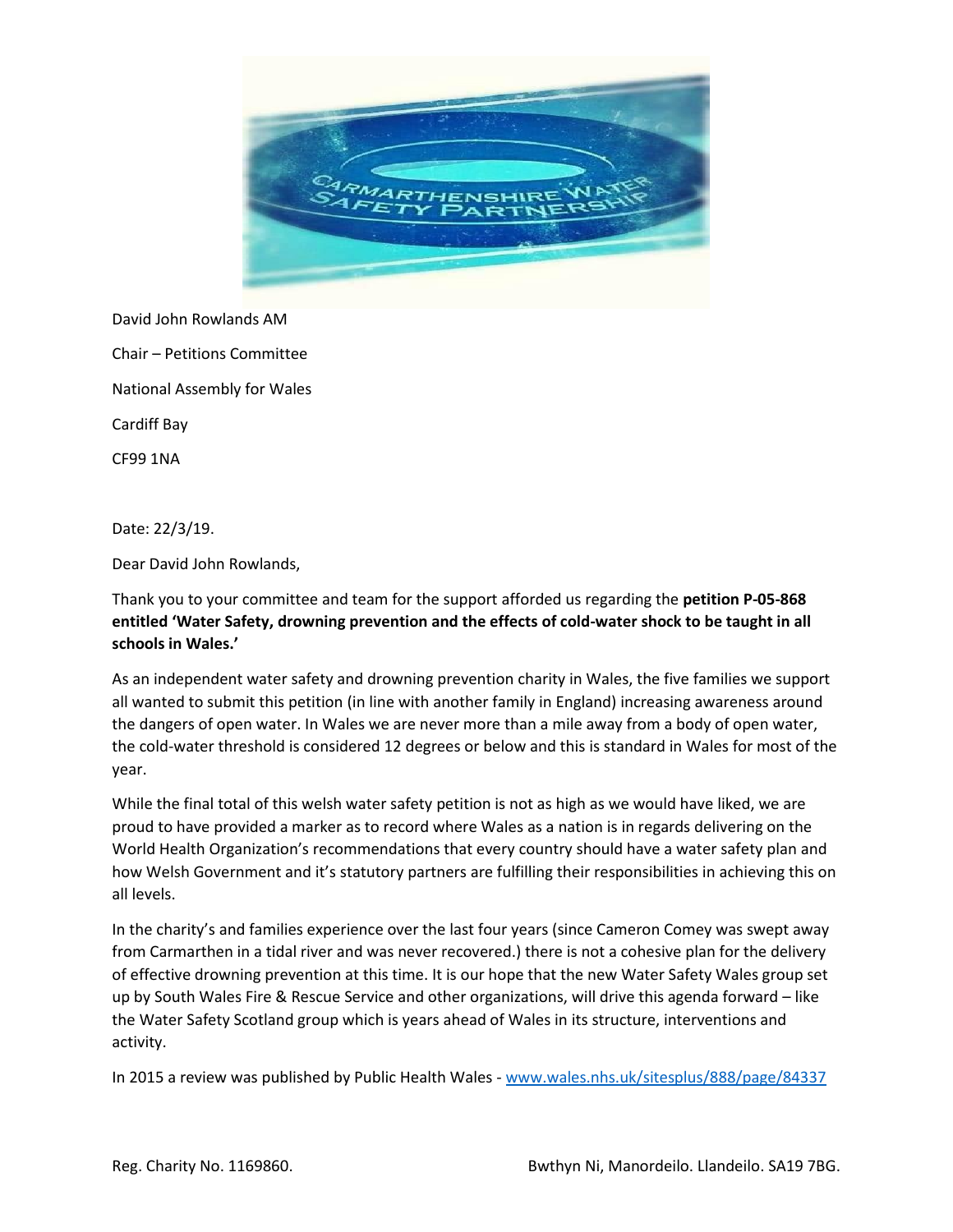

where they reviewed patterns, causes and trends of child deaths in Wales (under 18, after October 2009) or where the child resided or died in Wales. Several recommendations were made an we are of the opinion that more work needs to be done before organizations like RoSPA, Water Safety Wales, the Royal Life Saving Society and others can deliver a cohesive Water Safety Plan for Wales in partnership with all who have an interest in drowning prevention work in Wales. The recommendations are below, and I would urge Welsh Government to ensure all are met.

- Organizations in Wales should have common messages on water safety, appropriate to the setting
- There are interventions that may encourage safer swimming or prevent unintended contact with water, like self-latching gates around pools
- Education on how pool-based lessons relate to open water could be included in Welsh Government efforts to ensure every child in Wales is able to swim
- Planning is needed in Wales to take forward the UK national drowning prevention strategy (2016–2026) goal of producing publicly available community-level risk assessment and water safety plans
- Holidaymakers at home and abroad could be encouraged to be more aware of water safety, supported by the tourist industry routinely providing advice and guidance on water safety
- There are opportunities to improve sharing of data, and to look at how information is communicated to support prevention, including reports by coroners
- Appropriate support for those involved in drowning events in Wales is important.

With all the austerity cuts implemented in Wales over the last 8 years or so, there is a real and enduring paucity of drowning prevention work where we see community councils, PCSO's, schools, town and county councils struggling to deliver community safety interventions and seeking support from our charity as the awareness of drowning prevention or funding is non-existent as far as they are aware. The activity we have delivered to date has spawned wider interventions and we have indeed worked with Welsh Government to deliver a new Emergency Services Slipway at Abergwili in the Towy Valley.

Carmarthenshire Water Safety Partnership will continue to deliver a range of interventions to maintain a voice for families who have lost their children and young men to drowning, offer financial and emotional support to anyone effected by loss, raising awareness of mental health and water related self-harm, the unwanted, repeated and consequence free vandalism of public rescue equipment in Wales, community interventions to maintain (with local councils) a dynamic water safety presence in South West Wales, community events to deliver water safety messages to all in attendance (Carmarthen River Festival) and partnership work with organizations to deliver a range of campaigns in our communities.